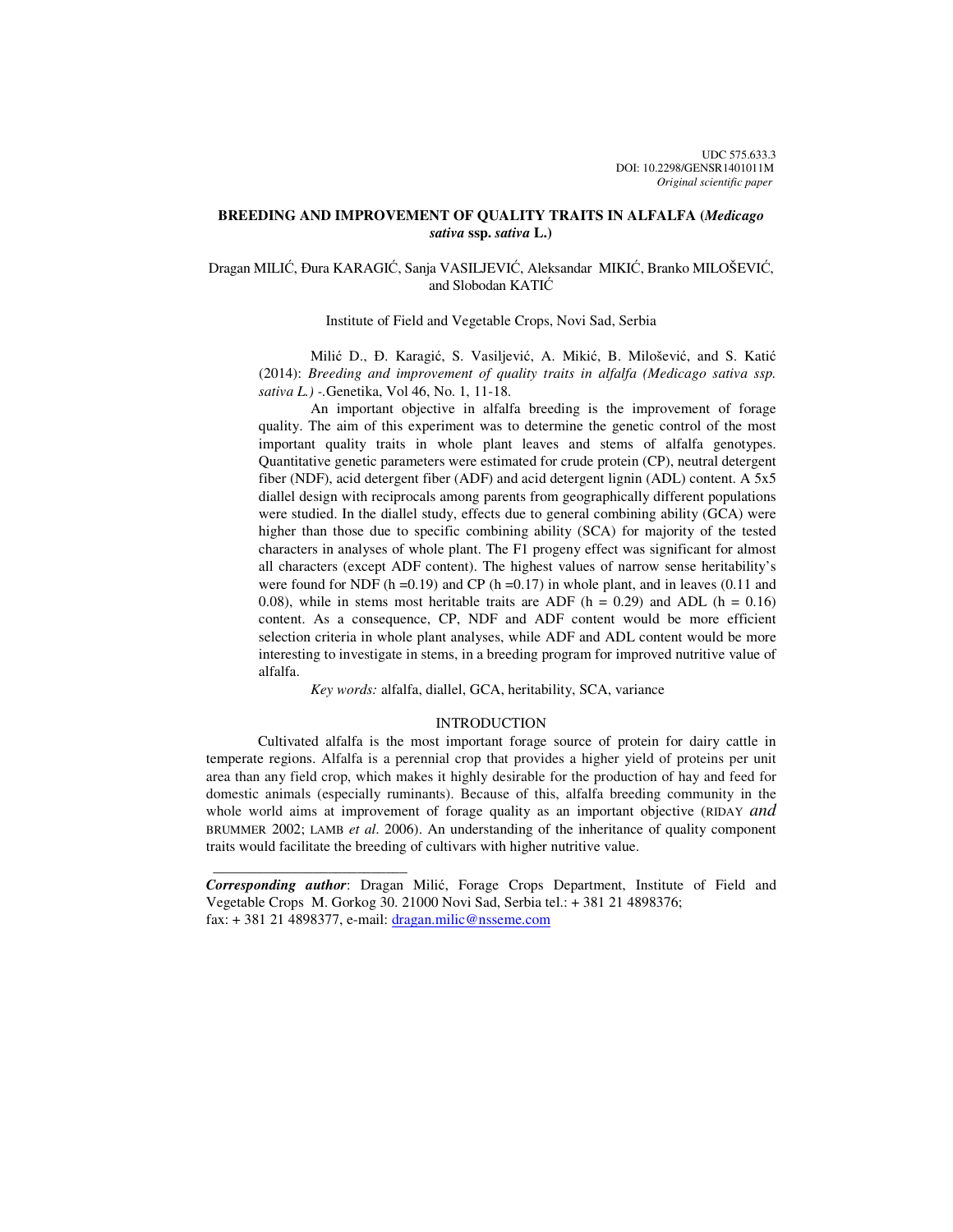Alfalfa breeding programs in the USA in the second half of the twentieth century focused on improving forage quality and increasing disease and pest resistance, and this may have led inadvertently to alfalfa forage yield stagnation (HILL *et al.* 1988). Together with digestibility, protein content is an important nutritional component of alfalfa forage, which typically has high crude protein (CP) levels above 200 g  $kg<sup>-1</sup>$ . The decline of digestibility is the consequence of two processes: (I) the reduction of a highly digestible component (leaves) because of an increase of a less digestible component (stems) and (II) the decreasing average digestibility of the stem component, with more cell walls (NDF) and lignin (VERONESI *et al.* 2010). High levels of soluble protein typically present in alfalfa exceed the capacity of rumen microbes to utilize it efficiently (TECLE *et al.* 2006).

Lignin and cellulose are the major components of plant cell wall and provide mechanical support to the plant and a framework for the transport of water and nutrients. SHEAFFER *et al.* (1998) obtained significant differences in the contents of NDF and ADF between low, medium and high-quality alfalfa cultivars.

Previous results clearly demonstrate that variation in protein content exists among high yielding alfalfa cultivars, suggesting that genetic gain could be achieved for both yield and protein content (VERONESI *et al.* 2010). Significant differences were registered in the content of crude fiber, ADF and NDF that were caused by genetic factors (SHEAFFER *et al.* 1998; RIDAY and BRUMMER 2002; GUINES *et al*. 2002). Diallel crosses in alfalfa are used to evaluate the genetic variation of offspring, estimation of breeding value of parental populations, and to determine the mode of inheritance of agronomic and quality traits that influence biomass yield, feeding value and adaptability of the newly created hybrid combinations (GUINES *et al.* 2002; MILIĆ *et al.* 2011).

 Objective of current study was to determine the genetic control of the most important quality traits (CP, NDF, ADF, Lignin) in whole plant, leaves and stems of alfalfa hybrids. Another aim was to investigate presence of additive and non-additive genetic effects, narrow-sense heritability and their potential usefulness in practical breeding program in alfalfa. Obtained information should also improve concept of semi-hybrid breeding in alfalfa.

# MATERIALS AND METHODS

Plant material: The trial was conducted at the experimental field of Institute of Field and Vegetable Crops Novi Sad, Serbia during  $2006-2008$ . Twenty  $F_1$  alfalfa hybrids and 5 parental populations were used in this research. A 5x5 diallel design with reciprocals among parents from geographically different populations was studied (for the details see MILIĆ *et al.* 2011).

**Chemical analyses** were performed on samples taken in the third year of crop life (2008). Samples from the first cut were used for a whole plant analysis and from first and second cuts for leaf and stem analyses. Samples for the analysis were taken from of all  $F_1$  hybrids and their 5 parents in three replications. The analyses were carried out using standard methods, namely the Filter Bag Technique for neutral detergent fiber (NDF), acid detergent fiber (ADF), and acid detergent lignin (ADL). The analyses were performed on an Ankom 2000 Fiber Analyzer (Ankom Technology Corp., NY, USA). The crude protein content was determined using the standard chemical analysis proposed by Kjeldahl.

**Statistical analyses**: The mode of inheritance was assessed using the program DIALLEL-SAS05 according to ZHANG *et al.* (2005). General combining ability (GCA) and specific combining ability (SCA) were calculated according to GRIFFING (1956), Method 1, Mathematical Model 2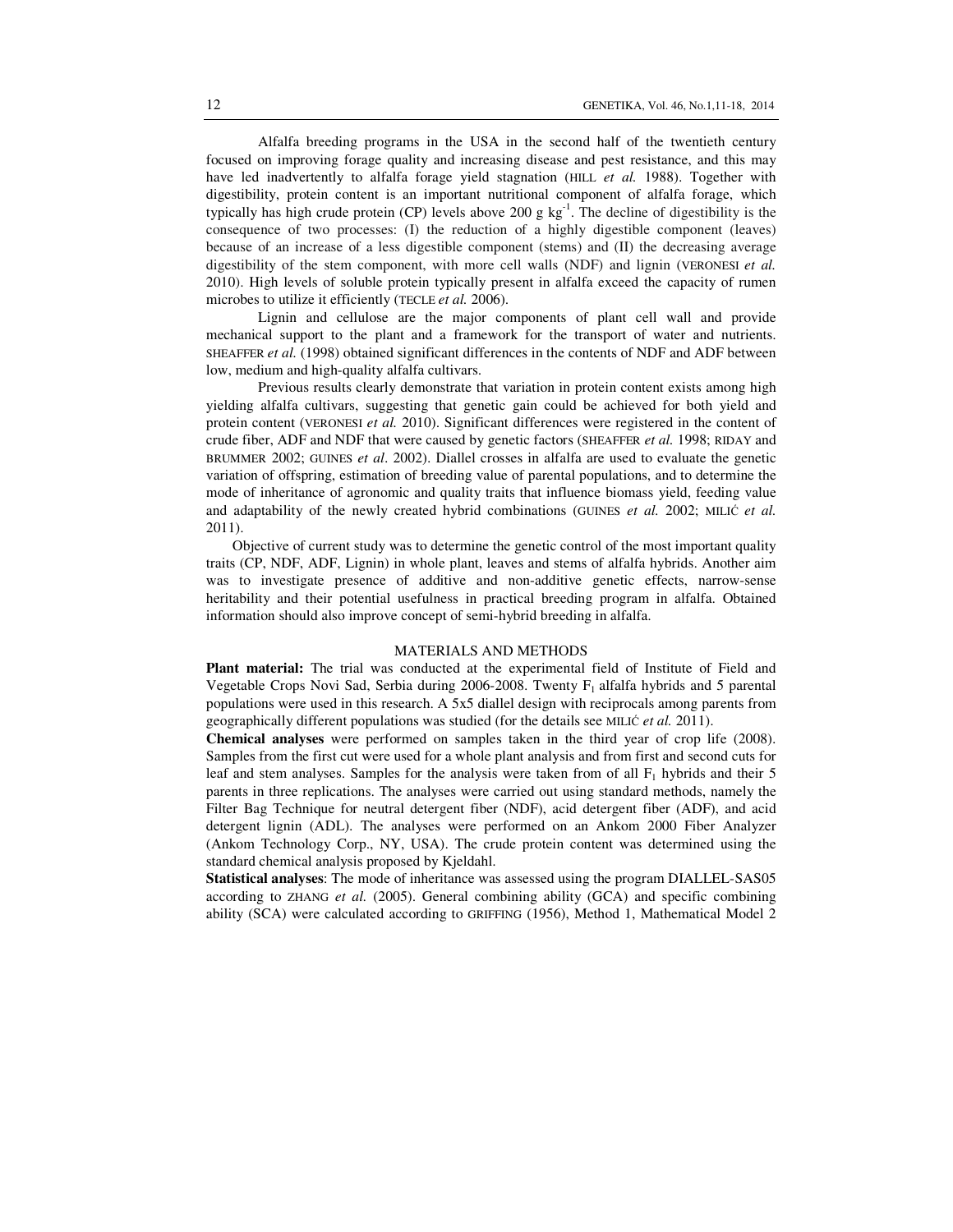(parents,  $F_1$  and reciprocal crosses with all  $p^2$  combinations). The statistical method (1) and mathematical model (2) used is a random model in which the experimental materials (genotypes, i.e. parents and hybrids) are a random sample from the reference population.

The effects of genotype, environment and all possible interactions were tested with the appropriate mean squares, as determined from the expected mean squares. Mean squares were calculated from Type III sums of squares of the program ZHANG *et al.* (2005).Variance components were calculated from diallel analysis in case the parents were not inbred according to the formula:

$$
\sigma_{\text{CCA}}^2 = \tfrac{1}{4}\sigma_{\text{A}}^2 + \tfrac{1}{80}\sigma_{\text{D}}^2\sigma_{\text{CCA}}^2 = \tfrac{1}{6}\sigma_{\text{D}}^2 + \tfrac{1}{18}\sigma_{\text{T}}^2 + \tfrac{1}{80}\sigma_{\text{Q}}^2
$$

Additive variance:  $\sigma_{A}^2 = 4 \sigma_{GCA}^2$ ; Dominance variance:  $\sigma_{D}^2 = 6 \sigma_{SCA}^2$ ; in practical breeding, the estimates of the non-additive genetic variances are very small and they were neglected according to POSSELT (2010).

Narrow sense heritability was calculated from diallel analysis using the formula of WRICKE and WEBER (1986):

$$
h_n^2 = \frac{\sigma_A^2}{\sigma_A^2 + \sigma_D^2 + \sigma_e^2} \sigma_e^2 = \frac{\sigma_e^2}{r}
$$

where  $\sigma^2$ <sub>e</sub> is the variance of error calculated from the standard error of variance analysis of diallel analysis, and r is the number of replicates.

# RESULTS AND DISCUSSION

The means for the quality traits and the analysis of variance are shown in Table 1.

The effect of the genotype was significant for most of the characters in whole plants (except ADF content). Results clearly show differences between hybrids in CP content in leaves. In stems, significant effects of genotype were found only in ADL content.

 The results of the diallel analysis indicated highly significant GCA and SCA effects (except content of ADF), and showed that additive and non-additive effects were significant in determining forage quality traits in whole plant analysis (tab. 1). Significant both GCA and SCA effects were found in CP content in leaves, while in stems they were present only in ADL content. Diallel analyses of leaves demonstrate only significant GCA effects for NDF content, while only significant GCA effects were obtained for ADF content in stems. The diallel analysis showed that GCA effects were larger than SCA effects almost for all characters, (except ADL) in whole plants, indicating mainly additive inheritance. Values of GCA mean squares were larger than SCA values mean squares in leaves for CP and NDF content, while in stems larger mean squares values of GCA effects were found for ADF and ADL content. The mean squares from the diallel crosses indicated significant reciprocal and maternal, effects for NDF and ADF content in whole plant analyses. The maternal effect was highly significant for NDF and ADF in whole plant, and no significance were found in leaves and stems for these traits. The presence of significant reciprocal effects suggests that they originated from the maternal and non-maternal effects, which are in agreement with the findings of GUINES *et al.* (2002) and MILIĆ *et al.* (2011).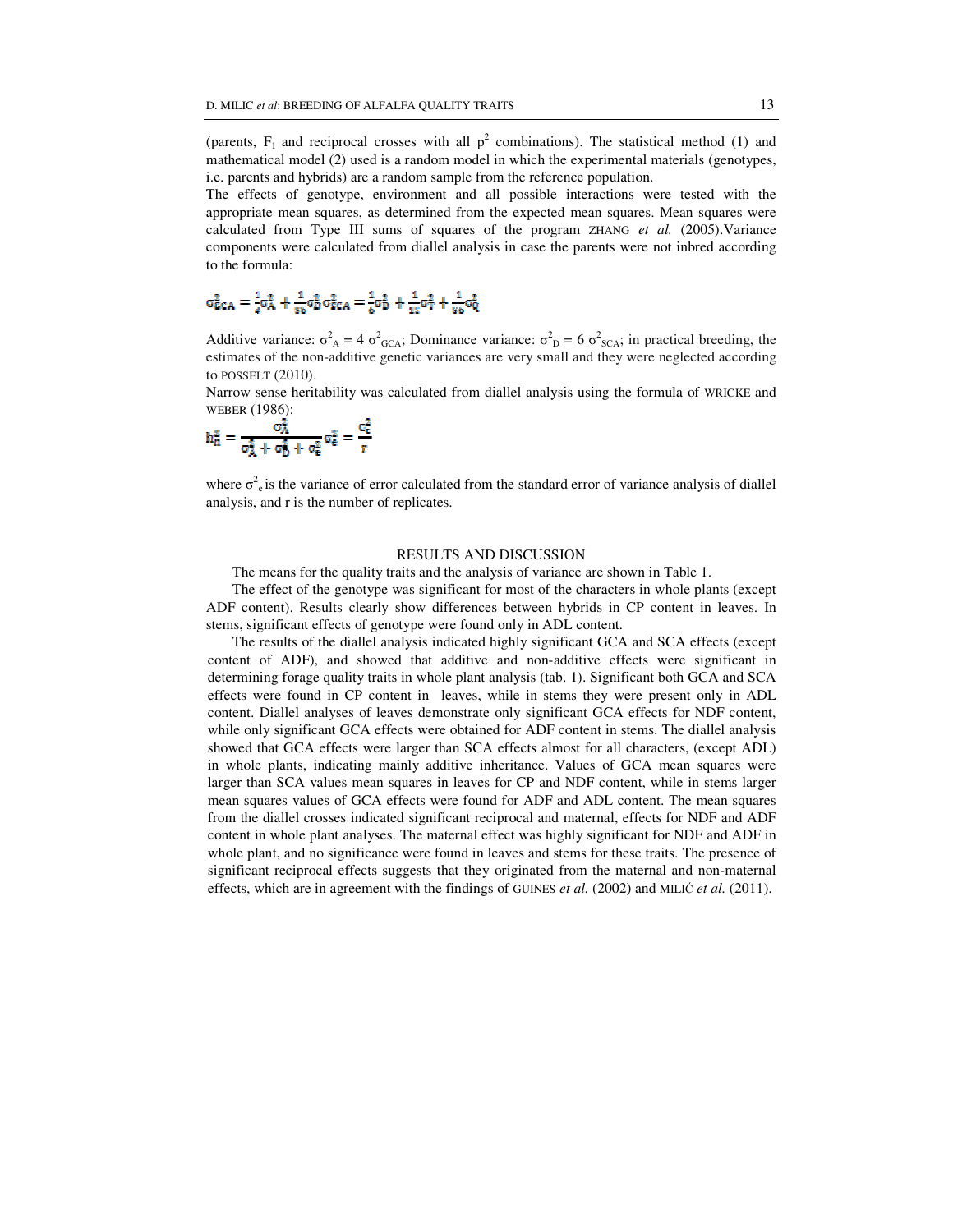| Source <sup>1</sup> | df             | Crude protein (g<br>$kg^{-1}$ ) | <b>NDF</b><br>$(g kg^{-1})$ | <b>ADF</b><br>$(g kg^{-1})$ | <b>ADL</b><br>$(g \text{ kg}^{-1})$ |
|---------------------|----------------|---------------------------------|-----------------------------|-----------------------------|-------------------------------------|
|                     |                |                                 |                             |                             |                                     |
| Whole plant         |                |                                 |                             |                             |                                     |
| Mean                |                | 195.13                          | 446.64                      | 413.5                       | 99.15                               |
| Rep                 | $\overline{2}$ | $676.05***$                     | $104.16^{ns}$               | $660.49^{ns}$               | $169.01***$                         |
| Genotype            | 24             | $292.71***$                     | 883.55**                    | 580.14 <sup>ns</sup>        | $85.42***$                          |
| <b>GCA</b>          | $\overline{4}$ | $601.627$ **                    | 1394.37**                   | 733.89 <sup>ns</sup>        | $115.29***$                         |
| <b>SCA</b>          | 10             | 286.965*                        | 633.80**                    | 395.42 <sup>ns</sup>        | 148.36**                            |
| Reciprocal          | 10             | 174.883 <sup>ns</sup>           | $928.98^{\ast\ast}$         | $703.35$ *                  | $10.53$ <sup>ns</sup>               |
| Maternal            | $\overline{4}$ | 297.267 <sup>ns</sup>           | 1606.03**                   | 914.57*                     | $17.57$ <sup>ns</sup>               |
| Nonmaternal         | 6              | 93.294 <sup>ns</sup>            | 477.62                      | $562.54^{ns}$               | $5.84$ <sup>ns</sup>                |
| Error               | 48             | 132.54                          | 200.29                      | 381.22                      | 15.94                               |
| Leaves              |                |                                 |                             |                             |                                     |
| Mean                |                | 283.57                          | 182.71                      | 151.27                      | 38.88                               |
| Rep                 | $\overline{2}$ | 10333.47**                      | $1001.73***$                | $1183.89^{ns}$              | $2237.81$ **                        |
| Genotype            | 24             | $217.51$ *                      | $114.56$ <sup>ns</sup>      | $123.52$ <sup>ns</sup>      | 84.74 ns                            |
| <b>GCA</b>          | $\overline{4}$ | 380.17**                        | $176.68*$                   | $116.39^{ns}$               | $36.58$ <sup>ns</sup>               |
| <b>SCA</b>          | 10             | 308.34**                        | $106.59^{ns}$               | $205.20$ <sup>ns</sup>      | $75.14$ <sup>ns</sup>               |
| Reciprocal          | 10             | $61.62^{ns}$                    | $97.69^{ns}$                | 44.68 $^{\rm ns}$           | 113.60 <sup>ns</sup>                |
| Maternal            | $\overline{4}$ | $98.15$ <sup>ns</sup>           | $110.96$ <sup>ns</sup>      | $75.88$ <sup>ns</sup>       | $80.16^{\,\rm ns}$                  |
| Nonmaternal         | 6              | $37.26$ <sup>ns</sup>           | $88.85\,^{\rm ns}$          | 23.88 <sup>ns</sup>         | $135.89^{ns}$                       |
| Error               | 48             | 92.85                           | 67.43                       | 182.21                      | 82.43                               |
| <b>Stems</b>        |                |                                 |                             |                             |                                     |
| Mean                |                | 105.02                          | 600.58                      | 511.29                      | 113.80                              |
| Rep                 | 4              | 789.63**                        | $21924.18***$               | 2707.01*                    | $400.45***$                         |
| Genotype            | 24             | $34.19^{ns}$                    | $311.57^{ns}$               | $560.67$ <sup>ns</sup>      | $41.92**$                           |
| <b>GCA</b>          | $\overline{4}$ | $34.57$ <sup>ns</sup>           | $676.48$ $^{\rm ns}$        | 1286,77*                    | 82,56**                             |
| <b>SCA</b>          | 10             | $41.41$ <sup>ns</sup>           | $314.96^{ns}$               | 292,98 <sup>ns</sup>        | $40,66$ <sup>*</sup>                |
| Reciprocal          | 10             | $26.82$ $^{\rm ns}$             | $162.22^{ns}$               | 537,91 ns                   | $26,91$ <sup>ns</sup>               |
| Maternal            | $\overline{4}$ | $39.93$ <sup>ns</sup>           | $241.09$ <sup>ns</sup>      | $540,95$ <sup>ns</sup>      | $24,64$ <sup>ns</sup>               |
| Nonmaternal         | 6              | $18.08$ <sup>ns</sup>           | $109.64^{ns}$               | 535,89 ns                   | $28,42^{ns}$                        |
| Error               | 48             | 24.21                           | 334.60                      | 501.95                      | 13.45                               |

*Table 1. Means and ANOVA mean squares for quality traits of alfalfa in whole plant, leaves and stems from diallel crosses* 

\*, \*\*\* Significant at  $P = 0.05$ , and  $P = 0.01$ , respectively; ns, not significant.

The highest narrow-sense heritabilities were found for NDF (0.19), CP (0.17) and ADF (0.13) content in whole plant (Table 2.).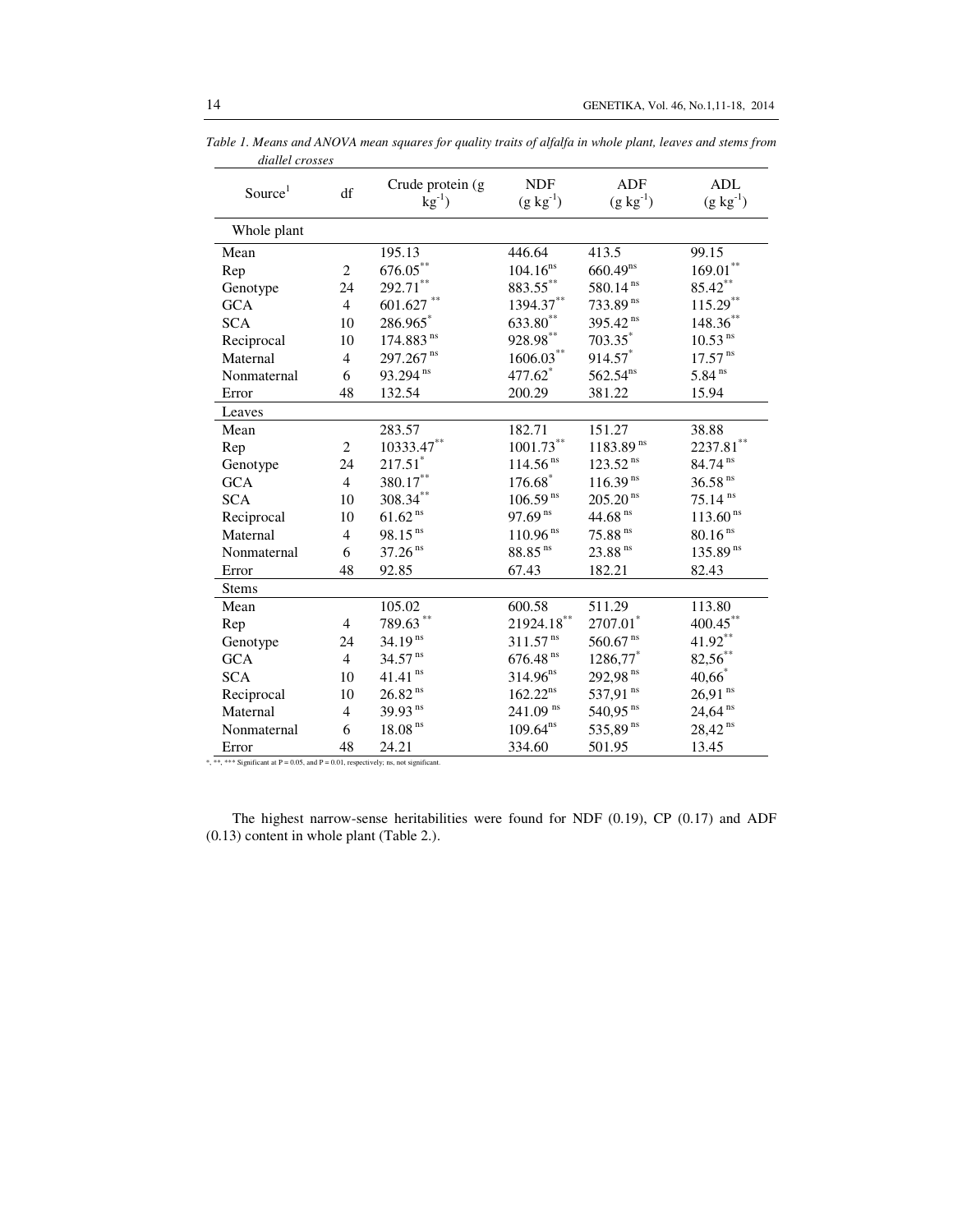| Estimates<br>Whole plant                      | Crude protein<br>$(g \text{ kg}^{-1})$ | <b>NDF</b><br>$(g \text{ kg}^{-1})$ | ADF<br>$(g \text{ kg}^{-1})$ | ADL<br>$(g \text{ kg}^{-1})$ |
|-----------------------------------------------|----------------------------------------|-------------------------------------|------------------------------|------------------------------|
| Variance additive ( $\delta^2$ <sub>A</sub> ) | 870.7                                  | 4644.8                              | 1323.0                       | 47.3                         |
| Variance dominance $(\delta_{\rm D}^2)$       | 4063.1                                 | 19371.4                             | 8816.7                       | 1042,2                       |
| Narrow- sense heritability $(h2n)$            | 0.17                                   | 0.19                                | 0.13                         | 0.04                         |
| Leaves                                        |                                        |                                     |                              |                              |
| Variance additive ( $\delta^2$ <sub>A</sub> ) | 895.2                                  | 176.7                               | 144.2                        | 16.9                         |
| Variance dominance $(\delta_{\rm D}^2)$       | 10487.5                                | 1409.0                              | 6181.4                       | 901.1                        |
| Narrow- sense heritability $(h2n)$            | 0.08                                   | 0.11                                | 0.02                         | 0.02                         |
| <b>Stems</b>                                  |                                        |                                     |                              |                              |
| Variance additive ( $\delta^2$ <sub>A</sub> ) | 9.1                                    | 2468.3                              | 8435.0                       | 37.1                         |
| Variance dominance $(\delta_{\rm D}^2)$       | 208.2                                  | 15503.0                             | 20282.5                      | 183.8                        |
| Narrow- sense heritability $(h2n)$            | 0.04                                   | 0.14                                | 0.29                         | 0.16                         |

*Table 2. The variance components and narrow-sense heritabilities in the diallel analyses for quality traits of alfalfa* 

In leaves highest values of heritability were found in NDF  $(0.11)$  and CP ( $\sim 0.10$ ) content. As a result from diallel analyses values of narrow sense heritability in stems show highest values for ADF (0.29) ADL (0.16), and NDF (0.14). Preliminary results obtained in our study show also presence of non-additive effects in genetic control of quality traits in alfalfa, because the dominance variance for all exanimated quality traits was higher than additive variance.

 Our results confirm previous studies (GUINES *et al.* 2002; RIDAY and BRUMMER 2002; VERONESI *et al.* 2010), which suggests that forage quality traits behave additively, but also demonstrate significance of crossings even for quality traits such as CP content and portion of NDF, ADF and ADL in fiber content. Results obtained in our study regarding heritability of forage quality traits are in agreement with GUINES *et al.* (2002), who in factorial analyses of divergent alfalfa populations observe  $h<sup>2</sup><sub>n</sub>$  of CP content 0.18.

 The same authors (GUINES *et al.* 2002) received significant GCA and SCA effects and also reported significantly higher GCA values as compared to SCA ones for crude protein content. They confirm that significant reciprocal effects from diallel analysis originated from maternal effects.

Better understanding of genetic control of quality traits in alfalfa (CP, NDF, ADF, ADL) would contribute to improved feeding value of alfalfa. Forage quality traits are most likely polygenic and additive, but appearance of non-additive gene action is present. Existence of nonadditive gene action in alfalfa quality traits can be explained by the fact that cumulative effects of many different dominant alleles might allow to appear in inter-population level (RIDAY and BRUMMER 2002).

**Breeding consequence:** The nutritive value of alfalfa forage is a complex issue that is influenced not only by protein content but by fiber content as well. Genetic differences in forage quality traits exist (together with impact of environmental and management effects). Our preliminary results (originated from a one year and two harvest), lead to the conclusion that more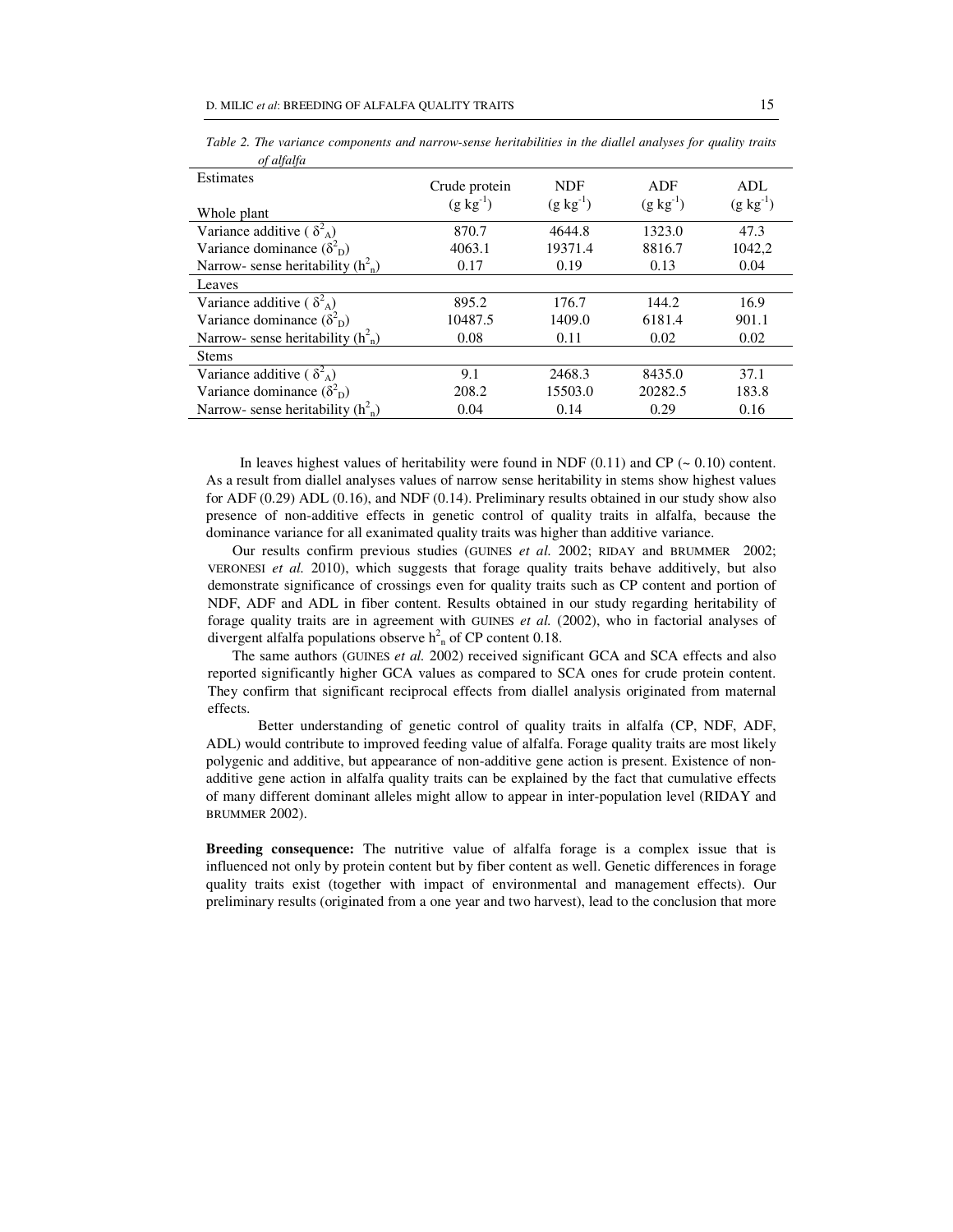efficient selection criteria breeding programs for improved quality of alfalfa would be to improve feeding value of stems, which means to decrease ADF and ADL content in this part of alfalfa plant. ADL content is very important in creation of alfalfa cultivars with better digestibility and higher tolerance to lodging. Results obtained in our study also show possibility for decreasing lignin content using conventional breeding methods, for forage or biofuel production of alfalfa which demands lower lignin content (SAKIROGLU *et al.* 2011).

Since alfalfa quality is a complex, polygenic trait controlled by a number of additive genes, non-additive gene action is not expected. The presence of the non-additive mode of inheritance can be explained by the cumulative effects of many different dominant alleles that act together and cause the appearance of non-additive gene expression (dominant inheritance), which manifests itself when individual crosses are made among geographically and genetically divergent populations of alfalfa (RIDAY and BRUMMER 2002). General observation of this paper should be that even for the quality traits crossing of genetically and geographically different alfalfa germplasms for the breeding purposes is very important, and can lead to creation of semihybrid alfalfa populations with higher feeding value, but use of hybridization in breeding for quality should be viewed in a broader context.

The next step in using this material is to develop semi-hybrid populations following a semi-hybrid breeding scheme (BRUMMER, 1999; RIDAY and BRUMMER 2002; MILIĆ *et al.* 2011). Further work must include selection at the population level plants with positive agronomic performance (making sure to maintain high yield level), and then multiplying them in space isolation (2-3 generations) for seed production for the market. Phenotypic selection within heterotic population with reduced genetic load is possible and desirable (RIDAY and BRUMMER 2002), in order to fix desirable alleles for improvement of alfalfa either in the context of forage quality or biofuel potential.

This research should contribute to better understanding of genetic control of quality traits of alfalfa, and creation of more precise breeding schemes for improving nutritive value, using conventional methods, bearing in mind not to reduce alfalfa forage yield.

# ACKNOWLEDGEMENTS

This work was supported by Ministry of Education, Science and Technological Development of the Republic of Serbia, project TR 31024.

> Received July 17<sup>th</sup> 2013 Accepted January 05th, 2014

#### REFERENCES

BRUMMER E.C. (1999): Capturing heterosis in forage crop cultivar development. Crop Science, *39***:** 943–954.

GRIFFING B. (1956): Concept of general and specific combining ability in relation to diallel crossing systems. Australian Journal of Biological Science, *9***:** 463–493.

- GUINES, F., B. JULIER, C. ECALLE, C. HUYGHE (2002): Genetic control of quality traits of lucerne (*Medicago sativa* L.). Australian Journal of Agricultural Research, *53*: 401–407.
- HILL, R.R. JR., J.S. SHENK, R.F. BARNES (1988): Breeding for yield and quality. *In:* A. A. Hanson et al. (eds.): Alfalfa and alfalfa improvement. ASA–CSSA–SSSA, Madison, Wisconsin. 809 – 825.

LAMB, F.S.J., C.C. SHEAFFER, H.L. RHODES, R.M. SULC, J.D. UNDERSANDER, E. C. BRUMMER (2006) Five decades of alfalfa cultivar improvement: impact on forage yield, persistence, and nutritive value. Crop Science, *46*: 902–909.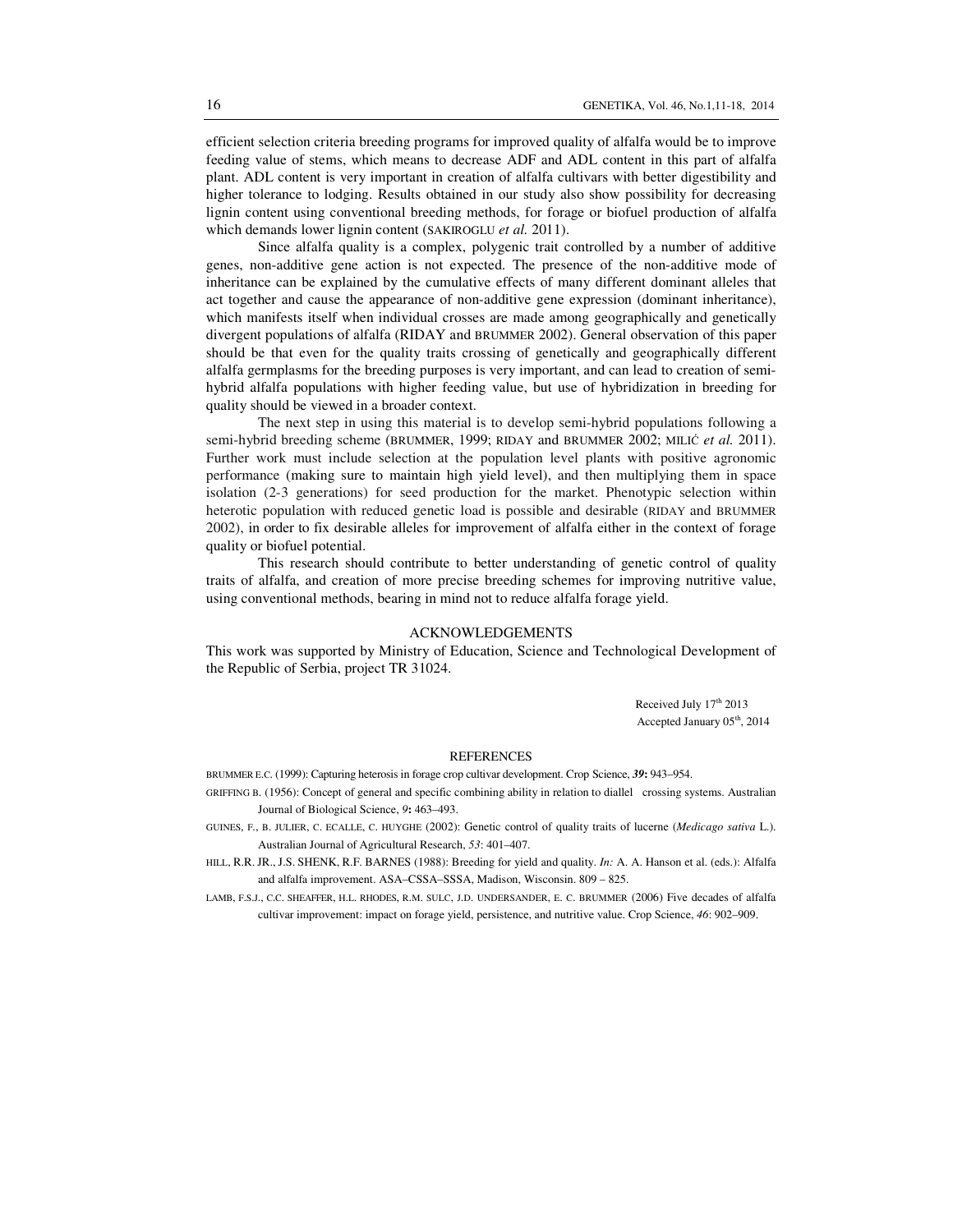- MILIĆ, D., S. KATIĆ, Đ. KARAGIĆ, J. GVOZDANOVIĆ-VARGA, S. PETROVIĆ, J. BOĆANSKI (2011): Genetic control of agronomic traits in alfalfa (*M. sativa* ssp. *Sativa* L.). Euphytica, *182*: 25 – 33.
- PECETTI, L., E. PIANO (2005): Heritability of morpho-physiological traits and inbreeding effects in grazing type lucerne. Plant Breeding, *124*: 176 – 179.
- POSSELT U.K. (2010): Breeding methods in cross-pollinated species. *In*: B. Boller, U. K. Posselt, F. Veronesi (eds.): Fodder Crops and Amenity Grasses. Series: Handbook of Plant Breeding, Vol. 5, Springer, New York, USA, 39-87.

RIDAY, H., E.C. BRUMMER (2002): Heterosis of forage quality in alfalfa. Crop Science, *42*: 1088–1093.

- SHEAFFER, CC., D. CASH, N.J. EHLKE, J.L.HANSEN, J.C.HENNING, J.J. GRIMSBO, K.D. JOHNSON, M.A. PETERSON, M. SMITH, D.R. VIANDS (1998): Entry x environment interactions for alfalfa forage quality. Agronomy Journal, *90***:** 774 – 780.
- SAKIROGLU, M., J.K. MOORE, E.C. BRUMMER (2011): Variation in biomass yield, cell wall components, and agronomic traits in a broad range of diploid alfalfa accessions. Crop Science, *51***:** 1956–1964.
- TECLE, I.Y., V.R.J. DONALD, L.J. HANSEN, A.N. PELL (2006): Response from selection for pectin concentration and indirect response in digestibility of alfalfa*.* Crop Science, *46***:** 1081–1087.
- VERONESI, F., E. C.BRUMMER, C. HUYGHE (2010): Alfalfa. *In*: B. Boller, U. K. Posselt, Veronesi, F. (eds.): Fodder Crops and Amenity Grasses. Series: Handbook of Plant Breeding, Vol. 5, Springer, New York, USA, 395 – 437.

WRICKE, G., W.E. WEBER (1986): Quantitative genetics and selection in plant breeding.W. de Gruyter, Berlin.

ZHANG, Y., M.S. KANG, К.R. LAMKEY (2005): DIALLEL-SAS05: A Comprehensive program for Griffing's and Gardner-Eberhart analyses. Agronomy Journal *97:* 1097-1106.